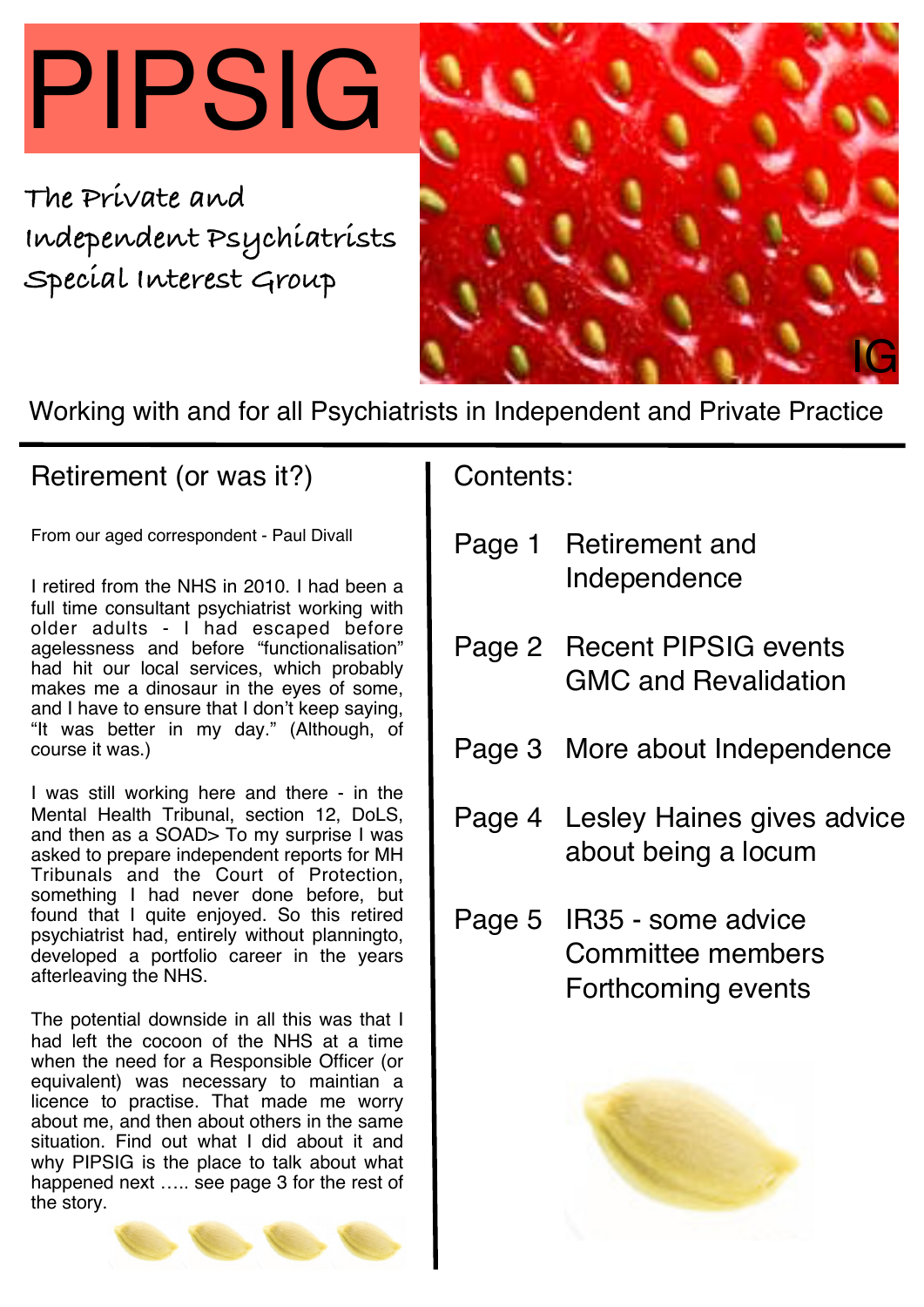### PIPSIG events in the last year:

We have run two very successful Conferences entitled "Running your own business". Two because the first was so over subscribed it was necessary to do it twice (bit like "New York, so good they named it twice"?) Both ran with a virtually identical programme covering setting yourself up in private practice, the ins and outs of tax, planning laws, employing staff and advertising among others. Maintaining a licence to practise and keeping section 12 and AC status was also discussed. There was a significant amount of time put aside for discussion and dealing with questions from the floor. It emerged that people were in a variety of different situations, but the value of the meetings lay in the support the presenters and delegates were able to offer each other.

The audiences were very mixed ranging from some psychiatrists who had recently retired or were about to retire from the NHS to one doctor who was an ST6, about to get onto the Specialist Register and already thinking he might prefer working in locum posts and keeping options open.

Feeback was good and constructive with comments such as: "Excellent day" and "Good Price"; suggestions such as: local PIPSIG events or groups, the value of a presentation about indemnity, and more wanted for those already established in private practice; and praise for the practicality of the information, and the inclusion of tax and finances in the programme.

**Coming up** is the conference on rTMS (see page 5)

Members of PIPSIG what ideas do you have for meetings that would be of benefit to those in private and independent practice - send us your suggestions please

# GMC revalidation update

Revalidation has proved stressful and bothersome for doctors outside managed organisations. Although it might seem as though the GMC is deaf to our concerns, they have commissioned research and evaluation of the process, plus have asked Sir Keith Pearson to undertake a review of revalidation. He has consulted widely, including our college, and produced a lengthy but easily digestible report in January 2017 "Taking Revalidation Forward". Sir Keith acknowledges many problems with revalidation, including the temptation for employers to conflate local initiatives and employment obligations with the maintenance of standards to practise, and appraisals focussing on compliance with revalidation requirements rather than on reflection and development.

The GMC's response has been to highlight five priority areas for action:

- Making revalidation more accessible to patients and the public
- Reducing unnecessary burdens and bureaucracy for doctors
- Increasing oversight of, and support for, doctors in short-term locum positions
- Extending the RO model to all doctors who need a UK licence to practise
- Measuring and evaluating the impact of revalidation

The measures, particularly the fourth point, would be extremely welcome amongst retired and independent practitioners.

Further details from the GMC website: <http://www.gmc-uk.org/doctors/revalidation/9610.asp>

Lesley Haines March 2017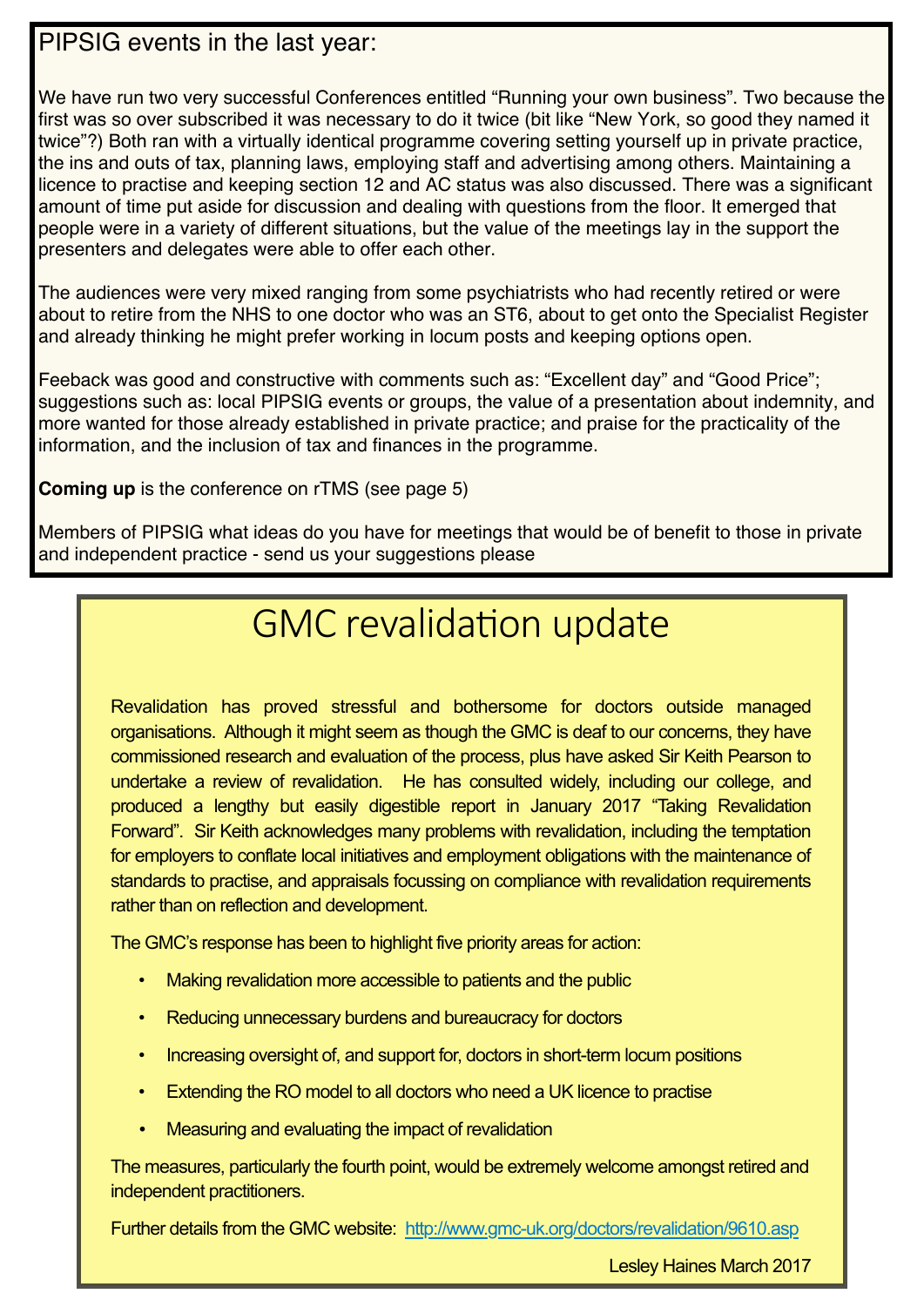## Aged Psychiatrist bores world with story of his life after leaving the NHS

continued from page 1

Before I retired I realised that I would miss the camaraderie of working with excellent colleagues and the pleasure of seeing patients. I knew that I didn't want to return to the regulated environment in which a manager would be telling me what to do and even how to do it (so no locums for me). I also knew that my fragile self esteem needed me to continue in a professional role for some time longer, and I had been fortunate enough to be appointed as a Medical Member of the Mental Health Tribunal.

Initially I had little energy or enthusiasm other than to continue doing Tribunal work and a bit of section 12 and DoLS. The Mental Health Tribunal does not require that a doctor maintains a licence to practise because it is fundamentally a judicial role. But section 12 work and DoLS does - so how to maintain that vital revalidation and licence?

I had been fortunate enough to be elected to the Executive Committee of the South West Division of the RCPsych in 2010 - possibly anticipating my need to "champion" the retired but still working group. I found on the South West Committee a fellow spirit in Dr Angela Rouncefield who had been reminding the committee of the needs of the "retired" before I ever got there. Together we were sufficiently vocal, especially about the needs of "orphan" doctors to revalidate, that the Division agreed to help fund days for this group of psychiatrists to meet, discuss revalidation and gain CPD.

The outcome has been exciting - we have been able to put together half day and now whole day conferences initially focussing a great deal on revalidation but more recently doing a great deal in terms of CPD and bringing old colleagues back together. We have helped doctors who really were not in the retired group but who had fallen aside for various reasons and needed help in finding peer groups and routes to revalidation. We have had input from the GMC, and many discussions about how individuals have found ways to revalidation including some who have gone to the IDF (Independent Doctors Federation) and one who went through the GMC route taking the examination.

The outcome has been exciting - we have been able to put together half day and now whole day conferences initially focussing a great deal on revalidation but more recently doing a more in terms of CPD and bringing "old" colleagues back together. We have helped doctors who really were not in the retired group but who had fallen aside for various reasons and needed help in finding peer groups and routes to revalidation. We have had input from the GMC, and many discussions about how individuals have found ways to revalidation including some who have gone to the IDF (Independent Doctors Federation) and one who went through the GMC route taking the examination.

The content of our most recent day conference on "Psychotherapy" was educational (motivational interviewing and new psychological approaches in forensic psychiatry) and very inspiring if not therapeutic talking about retirement (from the NHS) and where we go from there. We also discovered that some psychiatrists were coming who did not intend to revalidate but were there for just for the social fellowship and a retained interset in their profession.

Having some success locally I wondered what could be done nationally. Somehow I managed to get a session included in the International Congress in Birmingham in 2015 to talk about what people were doing to support the "retired but still working" group, find out what members wanted and think about what the College could do for us (and what we do for the College). It was a stimulating session during which Lesley Haines (chair elect of PIPSIG) pointed out that I was now an "Independent Psychiatrist" and therefore PIPSIG might be a place where I could find support and representation in the College. We corresponded and I have been coopted onto the PIPSIG committee …. which is why you find me writing this piece in the PIPSIG newsletter.

There is of course more to tell, but the editor (that's me too) has indicated that I have run out of space so to hear more come to the session "Beyond the Event Horizon" in Edinburgh at the International Congress (Wednesday, June 28th, at 14:55 session S38).



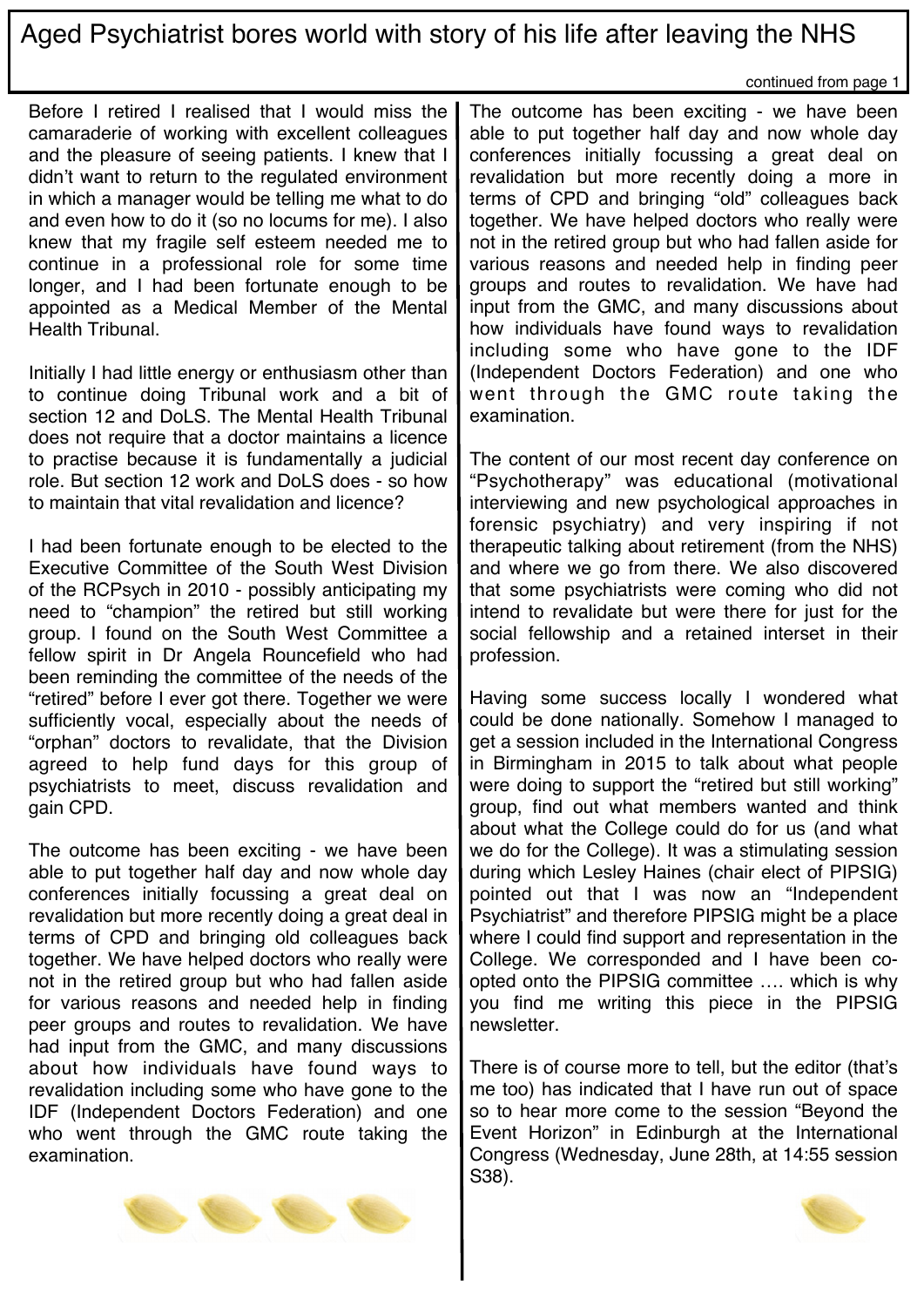## The trouble with locums

Being a locum can be a stimulating and rewarding experience. It provides the opportunity to experience ways of working outside the institutions in which you are embedded and a means of expanding experience outside your usual comfort zone. It is, however, beset by challenges on all sides. Trusts (or similar organisations) don't want to pay you to be inducted, go through mandatory training or observe existing practitioners: you are needed to hit the ground running!

This is my survival guide, as a general adult psychiatrist, to locums in the NHS:

#### **In advance (wherever possible)**

Make sure you know where you are going! Locum agencies often have the address of the Trust HQ or the directorate offices, which may bear no resemblance to the place you are expected to work.

Contact the department to find out your expected timetable for the first week.

Arrange access to any computer systems. This can take several days, and in the 21<sup>st</sup> century it is practically impossible to function without it. If the Trust has electronic medical records insist that you have a proper training session on how to access them and enter data, before you start.

Obtain or re-invigorate an NHS e-mail address

Find out how to access the workplace. Keys, fobs, passcodes or fingerprints may be needed. Make sure you have time to sort these out on the first morning, which may involve appointments with estates managers that need to be sorted in advance.

Will you need to prescribe clozapine? Make sure you are registered for the relevant prescribing and monitoring service.

Find out where and how to park your car. Hospital parking spaces are in short supply and it can be impossible to obtain the relevant permits in the time that you are working there. I have had to take bags of £1 coins to make sure I can feed the meters for a week!

#### **On the first day:**

As well as the charge nurses and ward/unit managers, find:

- The receptionist (in and out-patients)
- The secretary
- The Mental Health Law department and administrators
- The toilets
- The canteen
- The kettle and establish how tea and coffee are purchased

Make a list of the codes for the doors and keep it safe but accessible (I put them on a sticker on the underside of my ID badge)

Find a list of useful telephone numbers

#### **As the job progresses**

Attend any case conferences/educational meetings that you can: good networking and free CPD.

Keep a confidential log of patients so that you can justify the breadth of your work to your appraiser.

Can you use staff with whom you are working to help complete 360 degree feedback? If so you will need contact details or e-mail addresses.

Find out who collects the data on complaints/incidents for the Trust doctors and let them know who you are. When it comes to your appraisal, you will need to be able to confidently state that you have not been involved in any incidents or complaints: if you don't ask the Trust managers, how will you know? If you ask nicely and contact them ahead of your appraisal date, they will send a brief e-mail confirming the absence of complaints/ incidents for you to put in your portfolio.

If you are lucky, you will be invited back: it's far less hassle the second time.

Lesley Haines March 2017